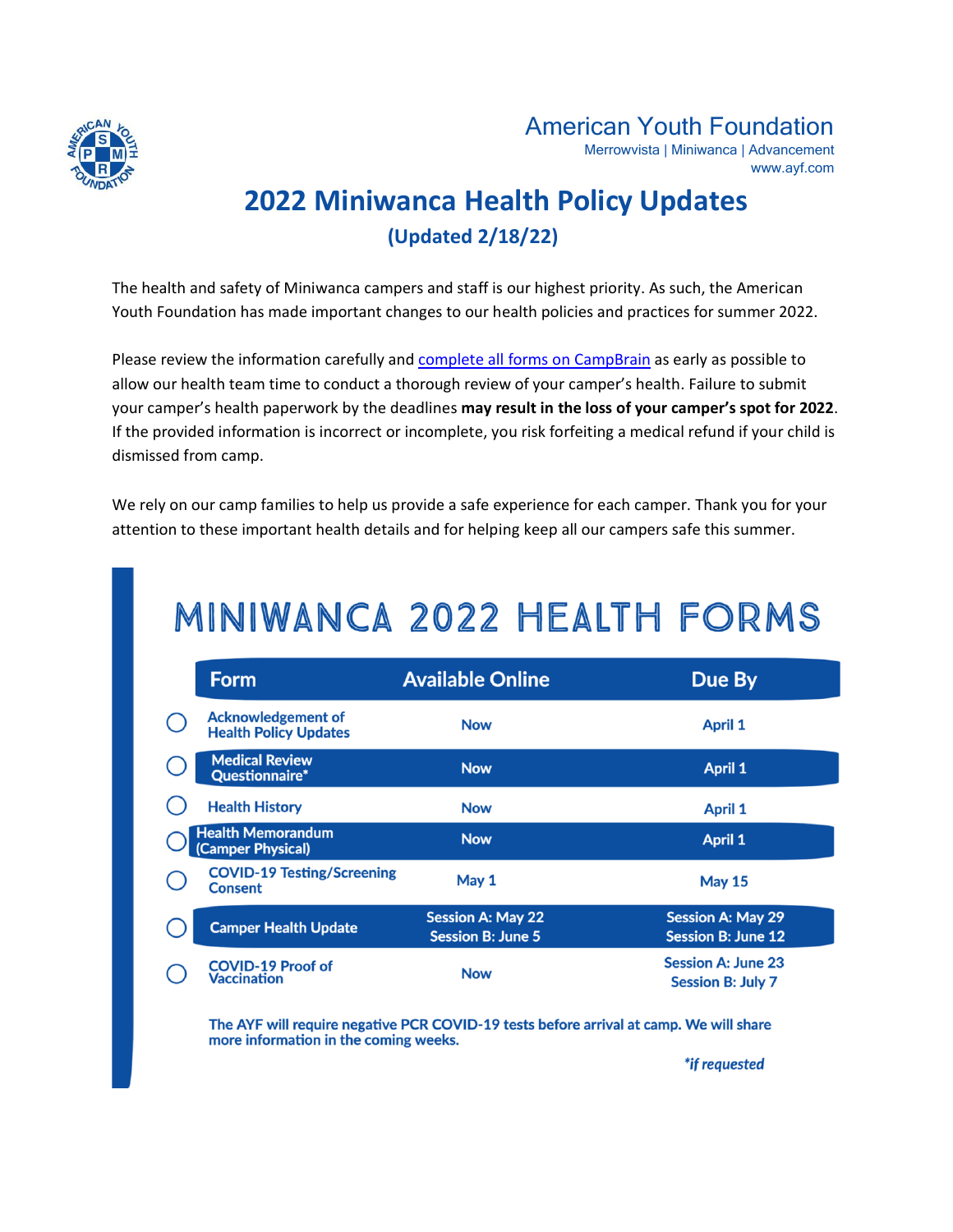# **Medication Management at Camp**

# **Multidose Medication Packaging**

In accordance with American Camp Association and Association of Camp Nursing guidelines, **the AYF now requires all camper medications taken in pill form to be submitted in multidose packaging prepared by a pharmacy.**

This means a pharmacist prepackages your camper's medications by date and time, rather than sending an entire pill bottle or package to camp. For example, the exact doses of all medications a camper takes at breakfast on Aug. 13 are packaged together in one sealed pharmacy pouch with instructions printed on the front, as seen in the example below. This is a safe method of dispensing medication at camp that allows our health team more time to attend to the medical needs of our campers and staff.



Medications should be packaged by date and time to be taken – breakfast, lunch, dinner, or bedtime. This includes prescription medications, over-the-counter medications, as-needed medications, homeopathic remedies, and supplements. Some supplements, such as gummies, are not eligible for multidose packaging, so please consider chewable options.

Families can learn more about multidose packaging for medications and find these services through providers like **PillPack**, [SimpleMeds,](https://www.simplemeds.com/) and many CVS and Walgreens pharmacies.

**Families will be charged a \$100 fee for each medication or vitamin not submitted in multidose packaging prepared by a pharmacy.** This fee will be applied to your camper's account.

Due to refill procedures and insurance, it is important to start this process with your pharmacy as soon as possible (no later than two months prior to camp) to ensure your camper arrives with correctly packaged medications.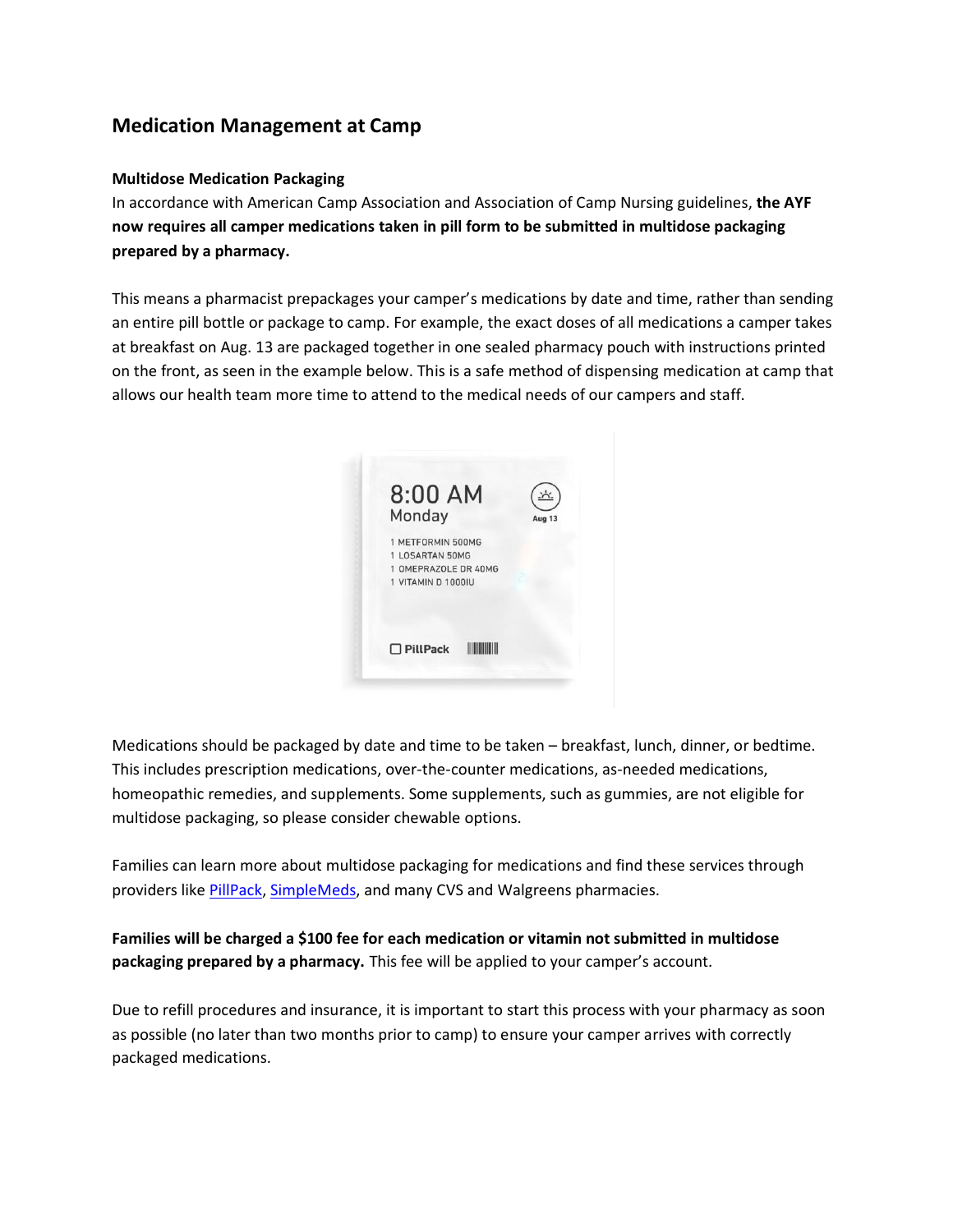# **Multidose Packaging Policy Exceptions**

- Liquid, inhaled, cream, and injectable medications. These medications must arrive in their original prescription packaging with your camper's name on the label. Please bring two inhalers and/or Epipens, if your camper needs them
- Antibiotics prescribed immediately before camp begins that will be taken for a limited time.

# **Other Medication Information**

Our Health Centers are well-stocked with basic first aid supplies and common medications like Benadryl, acetaminophen, and ibuprofen. Also, meals at camp are full of nutritious foods, so we strongly discourage families sending vitamins for their camper.

**Families cannot send any medication, even over the counter or as-needed medications, in their camper's belongings. Campers are not allowed to self-administer any medication.** This poses potential risk to other campers, as well as your own.

#### **Behavioral and Mental Health Medication**

We request a camper be taking the same medication at the same dose at least three months before arrival at camp to achieve effective therapeutic blood levels and to establish that the appropriate therapeutic effect is obtained. **No changes to the type or dosage of medication are allowed within six weeks prior to camp,** as recommended by the Association of Camp Nursing. Please discuss your camper's medications with their physician now, so changes can be facilitated within this period.

The only exception to this policy is if a camper requires ADD/ADHD medication in an academic setting but does not take the medication during the summer months. If this applies to your camper, please note this in your camper's Health History Form.

If you have questions about the new medication packaging policy or a specific medicine, please contact [AYF Lead Health Officer Carrie Smith.](mailto:csmith@ayf.com)

# **COVID-19 Vaccination Policy**

The AYF is actively reviewing and updating our COVID-19 health-related plans and procedures. We will revise our communicable disease plan in cooperation with state public health authorities, the CDC, and ACA as additional COVID-19 guidance is provided over the coming months.

**Before arriving at Miniwanca, all staff and participants are required to be fully vaccinated and up to date on their COVID-19 vaccination.** Proof of vaccination is required before arrival at camp.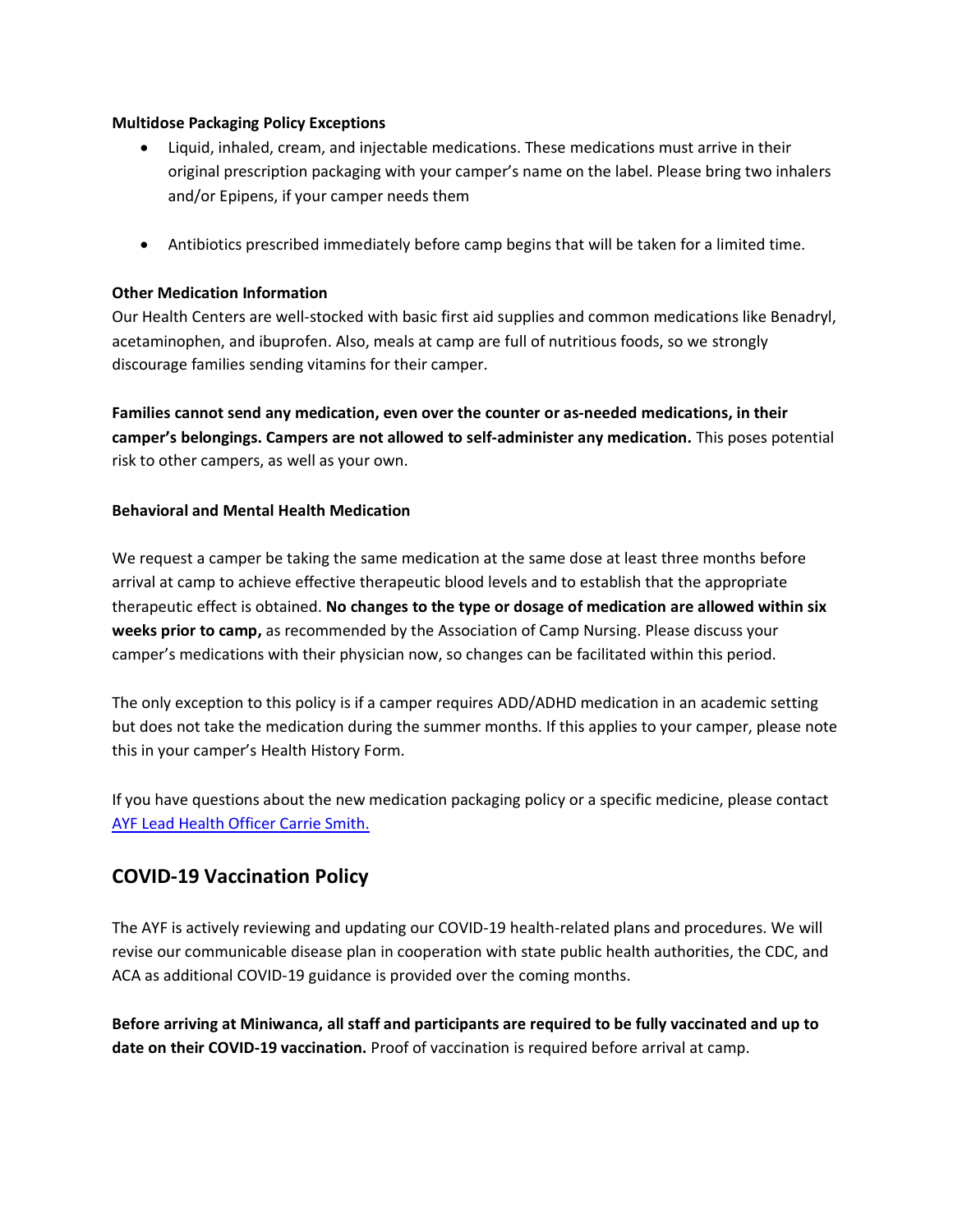- **Fully vaccinated** means a person is at least two weeks past their primary series of the COVID-19 vaccine (one injection of Johnson & Johnson or two injections of Pfizer and Moderna vaccines).
- Individuals are considered **up to date** when they have received the full primary series for COVID-19 and have received the recommended booster when eligible. The booster dose can be received five months after completion of the initial series (Pfizer, Moderna) and two months after the Johnson & Johnson vaccine.
- While individuals are considered fully vaccinated two weeks after their full primary series, they are considered up-to-date immediately after receiving the booster dose.

The AYF will require all campers to provide proof of a recent negative PCR COVID-19 test prior to Opening Day. We will share more information in our updated 2022 COVID-19 Protocols & Procedures soon.

# **Additional Health Information**

# **Camper Health Update Form**

All families are required to complete a Health History Form by April 1 **and a Camper Health Update form four weeks before arrival** at Miniwanca. The Camper Health Update form lets you share any pertinent changes to your camper's medical information/history that have occurred since submitting the Health History Form.

You will receive an email reminder to complete this Health History Update in CampBrain five weeks before your camper's Opening Day. **You must submit this form even if there are no changes to your camper's medical information or history.**

# **Immunizations**

The AYF requires Miniwanca campers to be immunized in accordance with the state of Michigan camp licensing requirements. If during program there is an outbreak of a communicable disease for which a camper is not immunized, families are responsible for immediately removing their camper from the program until AYF determines it is safe for them to return.

# **Camp Health Care and Insurance**

We maintain a modern Health Center with a registered nurse and assistant health officers in residence, as well as a doctor on call. If campers feel sick or are hurt, they may go to the Health Center. Families will be contacted if an injury or illness requires outside medical assistance, if your camper spends the night in the Health Center, or if there is a recurring medical issue. Please make sure your camper's Health History Form contains family health insurance information, including a copy of your insurance card. If a camper requires a doctor's visit or medications, the family will be responsible for all medical costs.